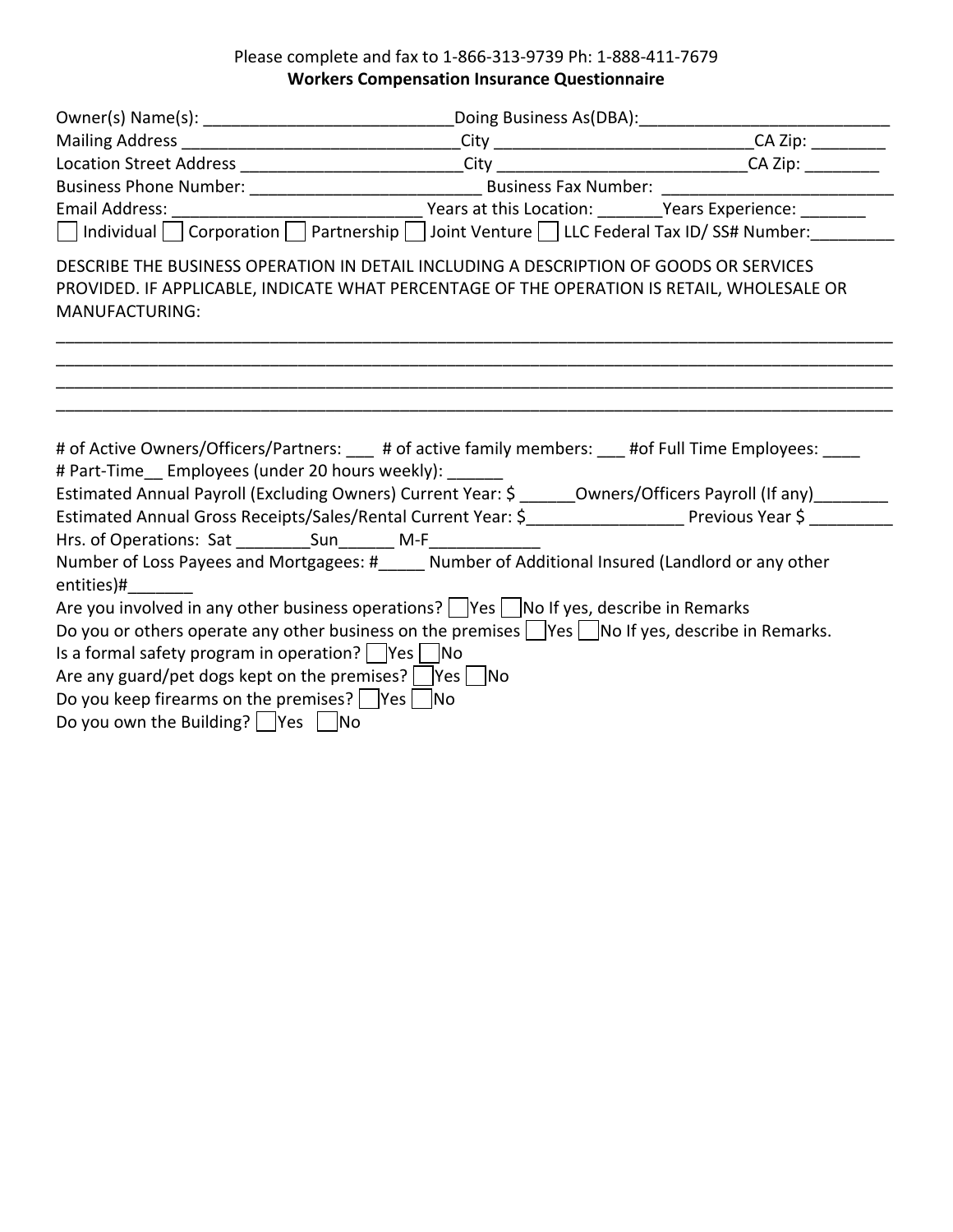## **Workers Compensation Payroll and Class Supplemental Application**

Payroll and Class Information

| <b>Employee Categories, Duties,</b><br><b>Classification</b> | Number of Hour<br>Working<br>Per Week | <b>Estimated</b><br>Annual<br>Payroll | <b>State</b> |  |
|--------------------------------------------------------------|---------------------------------------|---------------------------------------|--------------|--|
|                                                              |                                       |                                       |              |  |
|                                                              |                                       |                                       |              |  |
|                                                              |                                       |                                       |              |  |
|                                                              |                                       |                                       |              |  |
|                                                              |                                       |                                       |              |  |
|                                                              |                                       |                                       |              |  |
|                                                              |                                       |                                       |              |  |
|                                                              |                                       |                                       |              |  |
|                                                              |                                       |                                       |              |  |
|                                                              |                                       |                                       |              |  |
|                                                              |                                       |                                       |              |  |
|                                                              |                                       |                                       |              |  |
|                                                              |                                       |                                       |              |  |
|                                                              |                                       |                                       |              |  |
|                                                              |                                       |                                       |              |  |
|                                                              |                                       |                                       |              |  |
|                                                              |                                       |                                       |              |  |
|                                                              |                                       |                                       |              |  |

## Sample

| Wiring<br>Elec<br>Inside<br>ectrical | ാല<br>ر ر | $\sim$ $\sim$ $\sim$<br>515.65U | $\cdots$<br>California |  |
|--------------------------------------|-----------|---------------------------------|------------------------|--|
| Masonry -<br>                        | 40        | ogr<br>.                        | $\cdots$<br>ornia      |  |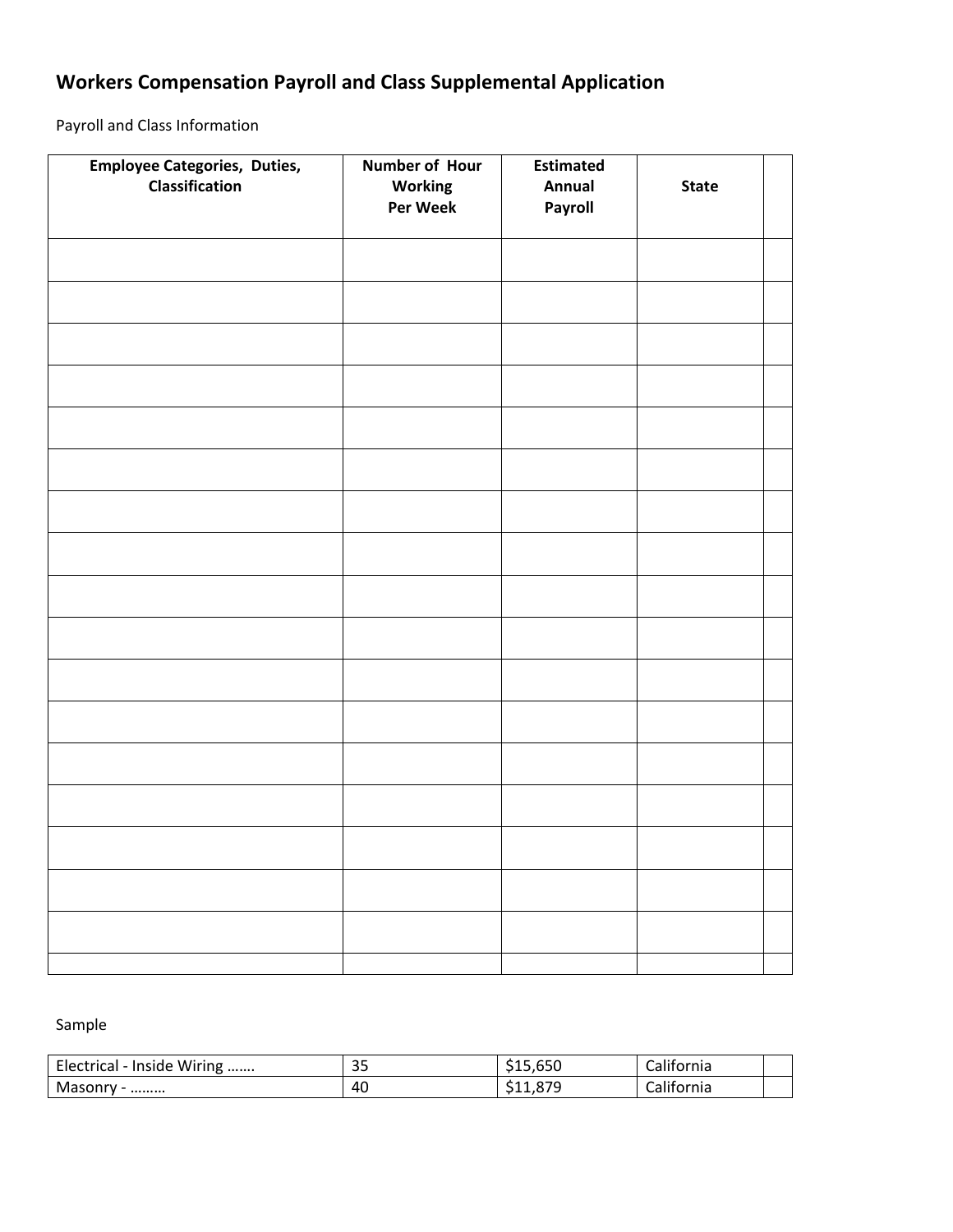## **Workers' Compensation Supplemental Application**

| Web Address:<br>Named Insured:                                                                                                         |                                                                         |  |
|----------------------------------------------------------------------------------------------------------------------------------------|-------------------------------------------------------------------------|--|
| <b>Insured's FEIN:</b>                                                                                                                 |                                                                         |  |
|                                                                                                                                        | <b>Contact Name and Phone Number</b>                                    |  |
| Inspections:                                                                                                                           | )                                                                       |  |
| Premium Audit:                                                                                                                         |                                                                         |  |
| Claims:                                                                                                                                |                                                                         |  |
|                                                                                                                                        | Prior Payroll and Premium Information                                   |  |
| <b>Total Annual Payroll</b>                                                                                                            | Premium \$                                                              |  |
| Current Year:                                                                                                                          |                                                                         |  |
| Prior Year:                                                                                                                            |                                                                         |  |
| Prior Year:                                                                                                                            |                                                                         |  |
| Prior Year:<br>Prior Year:                                                                                                             |                                                                         |  |
|                                                                                                                                        | <b>Operations and Benefits</b>                                          |  |
| Please provide a detailed description of the operation:                                                                                |                                                                         |  |
|                                                                                                                                        |                                                                         |  |
|                                                                                                                                        |                                                                         |  |
| Years in business?<br>Hours of operation-                                                                                              | # of Shifts -<br>to                                                     |  |
| Is there a driving/delivery exposure? $\Box$ Yes $\Box$ No                                                                             | Radius of operations/travel: $\Box$ <50 miles $\Box$ 50-100 $\Box$ 100+ |  |
| If yes, what is frequency: $\Box$ Daily $\Box$ Weekly $\Box$ Other:                                                                    | Any group transportation of employees? $\Box$ Yes $\Box$ No             |  |
| Is a PUC/DMV filing required? $\Box$ PUC $\Box$ DMV<br>П<br>N/A                                                                        |                                                                         |  |
| Are vehicles company owned? $\Box$ Yes $\Box$ No                                                                                       | If yes, how provided? $\Box$ car $\Box$ Truck $\Box$ Van $\Box$ Bus     |  |
| If yes, are vehicles taken home? $\Box$ Yes $\Box$ No                                                                                  | # of employees transported per vehicle                                  |  |
| # Of vehicles?<br># Of drivers?<br># of vehicles used to transport                                                                     |                                                                         |  |
| Vehicle/fleet maintenance program? $\Box$ Yes $\Box$ No<br>Frequency: $\Box$ Daily $\Box$ Weekly $\Box$ Monthly                        |                                                                         |  |
| If yes, who does the servicing? $\Box$ Outside vendor<br>$\Box$ In-house mechanics<br>$\Box$ Other:                                    |                                                                         |  |
| Do employees use personal vehicles for company business? $\Box$ Yes $\Box$ No<br>Do any employees work from home? $\Box$ Yes $\Box$ No |                                                                         |  |
| Any out of state, international or overnight (within state) travel? $\Box$ Yes $\Box$ No                                               | List the # of employees who live or work out of state:                  |  |
| Live<br>Work<br>If yes, please provide details -                                                                                       |                                                                         |  |
| Why/purpose?                                                                                                                           |                                                                         |  |
| Who will travel?                                                                                                                       |                                                                         |  |
| Where?                                                                                                                                 |                                                                         |  |
| Duration?                                                                                                                              |                                                                         |  |
| Frequency?                                                                                                                             |                                                                         |  |
| # of employees: Full time<br>Part-time<br>Seasonal<br>Volunteers                                                                       | (Verify number is consistent with the number on Acord App)              |  |
| # of W-2's issued - Last year<br>Previous year<br>How are employees paid? $\Box$ Hourly                                                |                                                                         |  |
| $\Box$ Piece rate $\Box$ Commission $\Box$ Flat salary<br>Any day laborers or temporary/employee leasing? $\Box$ Yes $\Box$ No         |                                                                         |  |
| $\mathop{\Box}$ Other:<br>If yes, please provide details on separate page.                                                             |                                                                         |  |
| % of union employees<br>% of non-union                                                                                                 | Paid Sick Leave?<br>$\Box$ Yes $\Box$ No                                |  |
| Actual average hourly wage for employees in governing class \$__/hour                                                                  | $\Box$ Yes $\Box$ No<br>Paid Vacation?                                  |  |
| Retirement / Pension plan? $\Box$ Yes $\Box$ No<br>Does employer contribute? $\Box$ Yes $\Box$                                         | No                                                                      |  |
| Group medical provided? $\Box$ Yes $\Box$ No                                                                                           | % of employees enrolled                                                 |  |
| If yes, name of healthcare provider -                                                                                                  | % paid by employer                                                      |  |
| Do you use a specific medical provider to treat injured employees? $\Box$ Yes $\Box$ No                                                |                                                                         |  |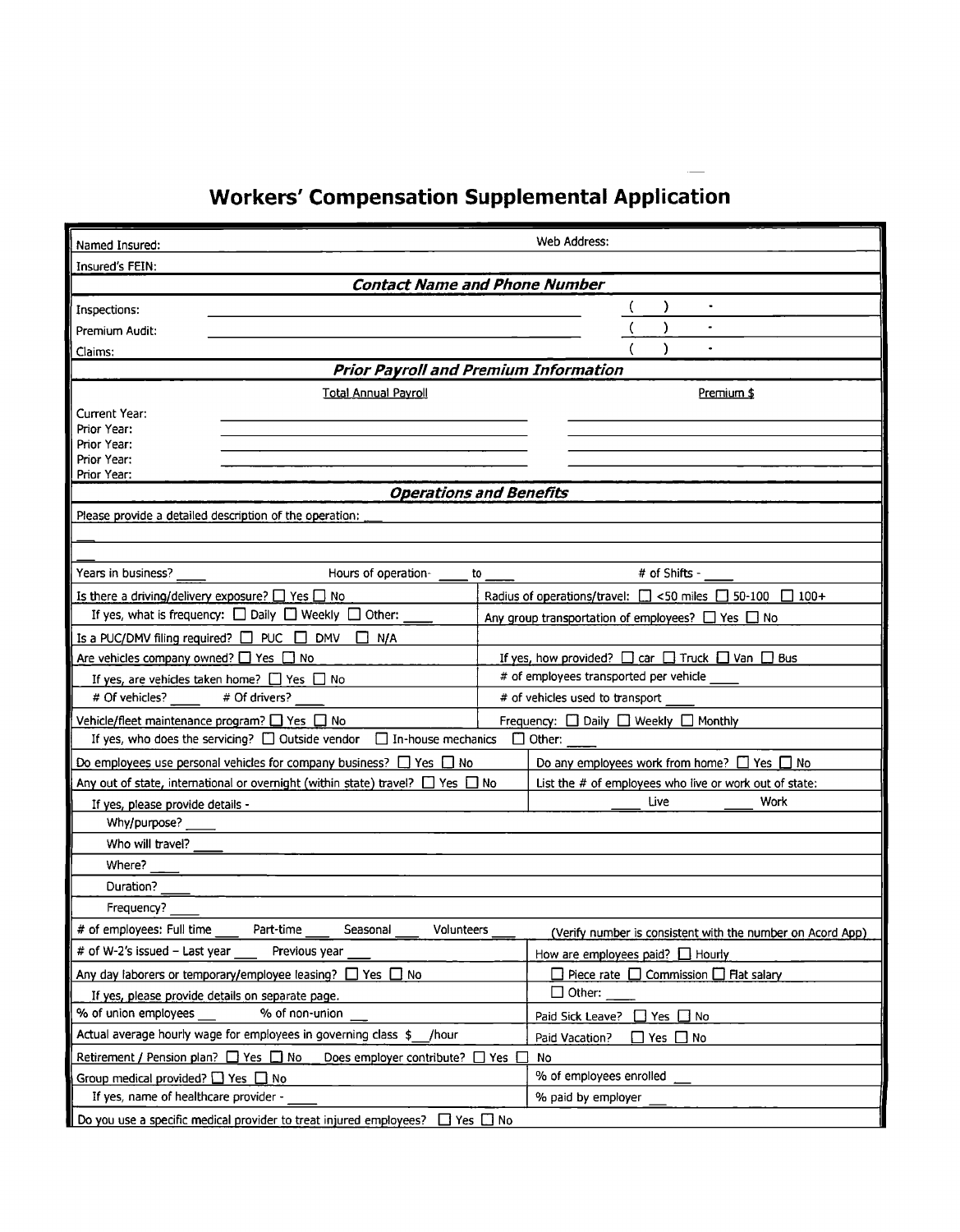| Are you currently participating in a MPN (Medical Provider Network)? $\Box$ Yes $\Box$ No                         |                                                                                    |  |
|-------------------------------------------------------------------------------------------------------------------|------------------------------------------------------------------------------------|--|
| If yes, please provide the name of current MPN:                                                                   |                                                                                    |  |
| CPR training provided? $\Box$ Yes $\Box$ No                                                                       | RTW Program? □ Yes □ No                                                            |  |
| # of employees certified?                                                                                         | Does it include salary continuation? $\Box$ Yes $\Box$ No                          |  |
| Has the ownership of the applicable entity changed within the past 5 years? $\Box$ Yes $\Box$ No                  |                                                                                    |  |
| If yes, please provide details:                                                                                   |                                                                                    |  |
|                                                                                                                   |                                                                                    |  |
|                                                                                                                   |                                                                                    |  |
|                                                                                                                   | Hiring Practices - Employee Selection - Claims                                     |  |
| $\square$ No<br><b>Written Application?</b><br>$\square$ Yes                                                      | Pre-hire drug testing?<br>$\Box$ Yes<br>⊟ No                                       |  |
| Reference Checks?<br>$\square$ No<br>$\Box$ Yes                                                                   | Π No<br>Post Accident drug testing?<br>$\square$ Yes                               |  |
| Pre/post employment Physicals?<br>$\square$ Yes<br>∐ No                                                           | MVR Checks?<br>⊟ No<br>∐ Yes                                                       |  |
| Orthopedic back testing?<br>$\Box$ No<br>$\sqcup$ Yes                                                             | $\square$ No<br>$\Box$ Yes<br>Audio hearing tests?                                 |  |
| Formal job descriptions on file?<br>$\Box$ Yes<br>$\Box$ No                                                       | Do you have a formal written accident report? $\Box$ Yes $\Box$ No                 |  |
| Are personnel files documented for pre-existing injuries? $\Box$ Yes $\Box$<br>No                                 | Are there set procedures for reporting claims? $\Box$ Yes $\Box$ No                |  |
| Average claim reporting time frame -                                                                              | Any Interchange of labor? □ Yes □ No                                               |  |
| Is job specific training provided? $\Box$ Yes $\Box$ No                                                           | If yes, please explain<br>$\Box$ Another business<br>$\Box$ Subsidiary             |  |
| Employee Orientation Program? $\Box$ Yes $\Box$ No                                                                | $\Box$ between departments<br>$\Box$ Other:                                        |  |
| If yes, is the orientation $\Box$ Verbal only? $\Box$ Verbal and Documented?                                      |                                                                                    |  |
| Supervisor to Employee ratio $\cdot$ $\Box$ Better than 4-1 $\Box$ 5-1 $\Box$ 6-1                                 | $\Box$ >7-1<br>$\Box$ 7-1                                                          |  |
| Subcontractors used? $\Box$ Yes $\Box$ No<br>If yes, for what purpose?                                            |                                                                                    |  |
| If yes, are certificates of insurance obtained and kept on file? $\Box$ Yes $\Box$ No                             |                                                                                    |  |
| Independent contractors used? $\Box$ Yes $\Box$ No If yes, for what purpose?                                      |                                                                                    |  |
| If yes, how are they paid? $\Box$ 1099's? $\Box$ Other? Please explain-                                           |                                                                                    |  |
|                                                                                                                   | Safety Program and Organization - Work premises and Environment                    |  |
| $\Box$ Yes $\Box$ No<br>Are owners active in daily operations?                                                    | If yes, are they excluded from coverage? $\Box$ Yes $\Box$ No                      |  |
| Active injury & illness prevention program?<br>$\Box$ Yes<br>∐ No                                                 | Has loss control services been performed in the last year? $\Box$ Yes $\Box$ No    |  |
| Active safety incentive program?<br>$\square$ Yes<br>∐ No                                                         | Has Cal/OSHA visited or cited your business in the last year? $\Box$ Yes $\Box$ No |  |
| If yes, does it encompass all employees?<br>$\Box$ Yes<br>$\Box$ No                                               | If yes, please provide explanation on separate page.                               |  |
| What type of incentive?                                                                                           | Are safety meetings conducted? TVes<br>$\Box$ No                                   |  |
| Do employees receive safety training/orientation? $\Box$ Yes $\Box$ No                                            | If yes, how often? $\Box$ Daily $\Box$ Weekly $\Box$ Monthly $\Box$ Quarterly      |  |
|                                                                                                                   |                                                                                    |  |
| If yes, is the training $\cdot$ $\Box$ Formal / Documented $\Box$ Informal                                        | $\Box$ Other:                                                                      |  |
| Do you have a safety director or risk manager? $\Box$ Yes $\Box$ No                                               | Name and title:                                                                    |  |
| If yes, is the position full time or an additional responsibility of another employee?                            |                                                                                    |  |
| MSDS (Material Safety Data Sheets) available for all chemicals and products used? $\Box$ Yes $\Box$ No $\Box$ N/A |                                                                                    |  |
| Any material handling exposures? $\Box$ Yes $\Box$ No If yes, please explain                                      |                                                                                    |  |
| Any lifting exposures? $\Box$ Yes $\Box$ No                                                                       | Forklift training provided? □ Yes □ No □ N/A                                       |  |
| If yes, $\Box$ <25 lbs. $\Box$ 25-40<br>$\Box$ 40+                                                                | If yes, annual certification? $\Box$ Yes $\Box$ No                                 |  |
| If 40+, manual lifting or with assistance? Please explain                                                         |                                                                                    |  |
| Is all machinery/equipment properly quarded? $\Box$ Yes $\Box$ No $\Box$ N/A                                      | Any use of Baler equipment? $\Box$ Yes $\Box$ No                                   |  |
| Written Lock out / tag out / block out procedures in place?□ Yes □ No□ N/A                                        | Condition of equipment? $\Box$ New $\Box$ Good $\Box$ Average                      |  |
| Respiratory program in place? ■ Yes ■ No ■ N/A<br>What is the maximum height at which you will work?              | Are all equipment operators trained/ certified? $\Box$ Yes $\Box$ No $\Box$ N/A    |  |

 $- -$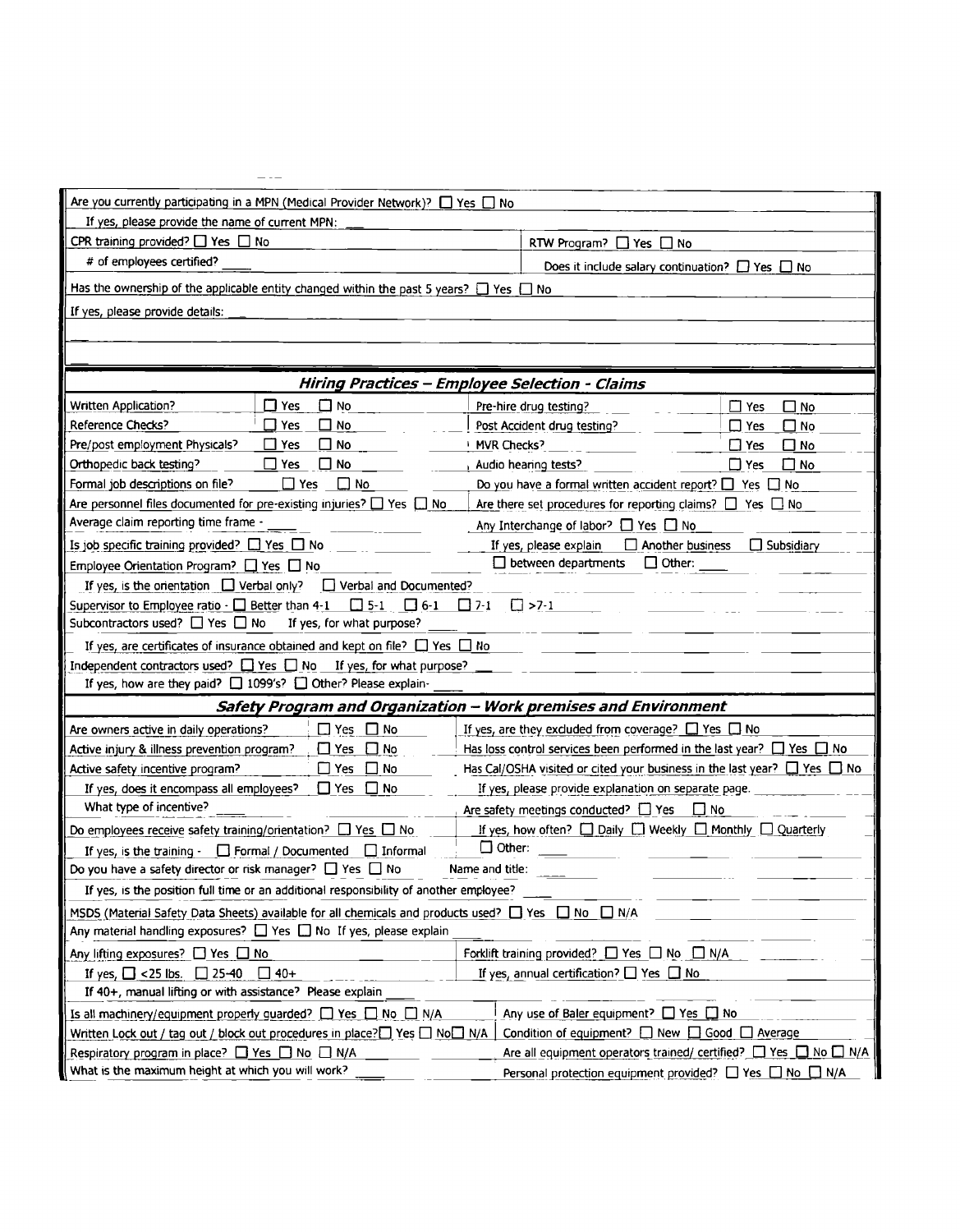| What is used? $\Box$ Ladder $\Box$ Scaffolding $\Box$ Scissor lifts $\Box$ N/A                                                  | If yes, strict enforcement of utilization? $\Box$ Yes $\Box$ No                                                                                                  |  |  |
|---------------------------------------------------------------------------------------------------------------------------------|------------------------------------------------------------------------------------------------------------------------------------------------------------------|--|--|
| If scaffolding used, does the insured build their own? $\Box$ Yes $\Box$ No                                                     | What types of PPE?                                                                                                                                               |  |  |
| Is the building / premises $\cdot \Box$ Owned or $\Box$ Leased?                                                                 | # Of years at current location?                                                                                                                                  |  |  |
| Condition of premises? □ Excellent □ Very good □ Average                                                                        | Age of building occupied?<br>year(s)                                                                                                                             |  |  |
|                                                                                                                                 | <b>Agriculture - Farming</b>                                                                                                                                     |  |  |
| Is harvesting mechanized or manual?                                                                                             |                                                                                                                                                                  |  |  |
| Do you use contracted labor? $\Box$ Yes $\Box$ No                                                                               | Is housing provided? $\Box$ Yes $\Box$ No                                                                                                                        |  |  |
| If yes, % of use?                                                                                                               | If yes, # of employees housed                                                                                                                                    |  |  |
| Any seasonal workers used for operations? $\Box$ Yes $\Box$ No                                                                  | Does all farm machinery have safety guards intact? $\Box$ Yes $\Box$ No                                                                                          |  |  |
| If yes, provide details of when season begins and ends, # of seasonal employees hired, and if same employees used each season   |                                                                                                                                                                  |  |  |
| Are employees transported by any vehicles on or off the premises? $\Box$ Yes $\Box$ No If yes, please explain on separate page. |                                                                                                                                                                  |  |  |
| Any use of pesticides or fertilizers? $\Box$ Yes $\Box$ No                                                                      | Any crop dusting operations? $\Box$ Yes $\Box$ No                                                                                                                |  |  |
| If yes, applications by $\Box$ Employees? $\Box$ Outside Vendor?                                                                | If yes, services provided by $\Box$ Employees? $\Box$ Outside Vendor?                                                                                            |  |  |
| Do any family members work in operation? $\Box$ Yes $\Box$ No                                                                   | Any work off premises? $\Box$ Yes $\Box$ No If yes, please explain on separate page.                                                                             |  |  |
| Dairy Farms:                                                                                                                    |                                                                                                                                                                  |  |  |
| What is the size of dairy herd?                                                                                                 | Number of Bulls over 3 years old?                                                                                                                                |  |  |
| Does risk grow their own feed? $\Box$ Yes $\Box$ No                                                                             | Does risk deliver any of their own milk products? $\Box$ Yes $\Box$ No                                                                                           |  |  |
| Is milking barn - $\Box$ Flat? $\Box$ Elevated?                                                                                 | Protective Barriers? □ Yes □ No                                                                                                                                  |  |  |
| Average number of milkings per day?                                                                                             | Do any employees conduct or complete work on sump pumps? $\Box$ Yes $\Box$ No                                                                                    |  |  |
| Are employees allowed to enter stem pipes around lagoon? I Yes I No                                                             |                                                                                                                                                                  |  |  |
| Are proper safety procedures in place for working near stem pipes, lagoons or sump pumps? $\Box$ Yes $\Box$ No                  |                                                                                                                                                                  |  |  |
|                                                                                                                                 | Any confined spaces exposures? <a> C<br/> Yes <a> No If yes, please provide details on separate page - include copy of written procedures and details of</a></a> |  |  |
| Confined Spaces Training.                                                                                                       |                                                                                                                                                                  |  |  |
|                                                                                                                                 |                                                                                                                                                                  |  |  |
| <b>Automotive Services</b>                                                                                                      |                                                                                                                                                                  |  |  |
| $\Box$ Yes $\Box$ No<br>Any towing services provided?                                                                           | $\square$ Yes $\square$ No<br>Any road repair assistance?                                                                                                        |  |  |
| $\Box$ Yes $\Box$ No<br>If yes, any contract towing?                                                                            | $\Box$ Yes $\Box$ No<br>If yes, 24 hour exposure?                                                                                                                |  |  |
| $\Box$ Yes $\Box$ No<br>Is there a mini-market on premises?                                                                     | $\Box$ Yes $\Box$ No<br>Any fueling operations?                                                                                                                  |  |  |
| If yes, any sales of Alcoholic beverages?<br>$\Box$ Yes $\Box$ No                                                               | $\Box$ Yes $\Box$ No<br>Any security/surveillance cameras on premises?                                                                                           |  |  |
| $\Box$ Yes $\Box$ No<br>Open 24 hours?                                                                                          | $\Box$ Yes $\Box$ No<br>Any test driving of customers' vehicles?                                                                                                 |  |  |
| $\Box$ Yes $\Box$ No<br>Is cashier's booth builet proof?                                                                        | $\Box$ Yes $\Box$ No<br>Any transportation of customers?                                                                                                         |  |  |
| Access to Freeway? □ 0-1 mile<br>$\Box$ 1-2 miles<br>$\Box$ 2+ miles                                                            |                                                                                                                                                                  |  |  |
| Are employees ASE trained and certified? $\Box$ Yes $\Box$ No                                                                   | If yes, how many employees?                                                                                                                                      |  |  |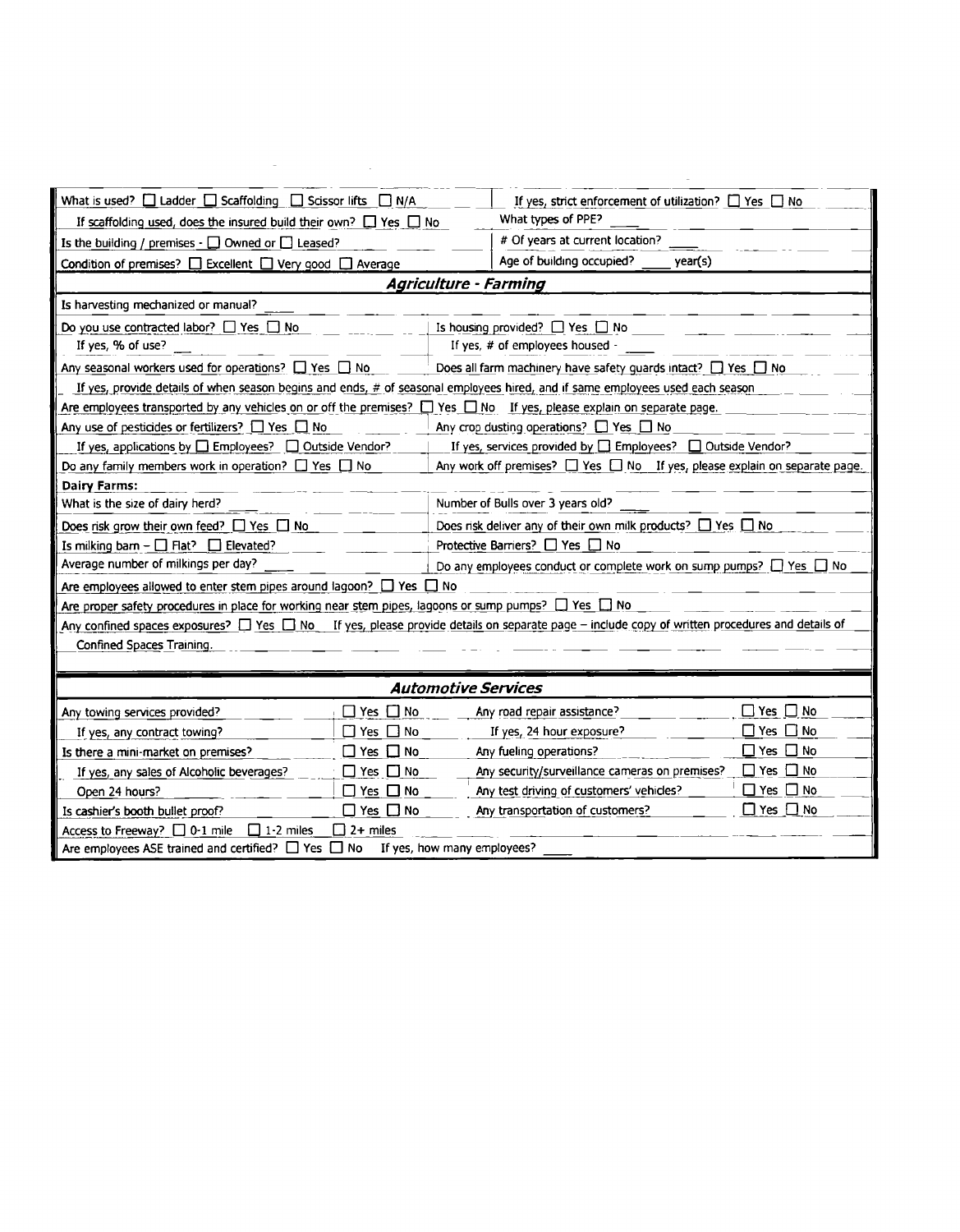| Contractors                                                                                                                                        |                                                                                                                                                         |                                                                          |                            |                                                      |                                                      |
|----------------------------------------------------------------------------------------------------------------------------------------------------|---------------------------------------------------------------------------------------------------------------------------------------------------------|--------------------------------------------------------------------------|----------------------------|------------------------------------------------------|------------------------------------------------------|
| Contractors license number?                                                                                                                        |                                                                                                                                                         |                                                                          | Years experience in trade? |                                                      |                                                      |
| Estimated annual gross sales?<br>Estimated # of jobs per year?                                                                                     |                                                                                                                                                         |                                                                          |                            |                                                      |                                                      |
| Percentage of work sub-contracted out?                                                                                                             | %<br>What type?                                                                                                                                         |                                                                          |                            |                                                      |                                                      |
| If subs used, does insured: $\Box$ Check annually?                                                                                                 |                                                                                                                                                         | Directly supervise subs?                                                 |                            |                                                      |                                                      |
| Average # of certificates collected annually?                                                                                                      |                                                                                                                                                         |                                                                          |                            | Average # of Waivers of Subrogation needed?          |                                                      |
|                                                                                                                                                    | Indicate % of work conducted in each of the following operations (must equal 100% for each):                                                            |                                                                          |                            |                                                      |                                                      |
| 1)<br>New Construction                                                                                                                             |                                                                                                                                                         | Remodeling                                                               |                            |                                                      | Service/Repair                                       |
| 2)<br>Commercial                                                                                                                                   |                                                                                                                                                         | Apts/Condos/Tract Homes                                                  |                            |                                                      | Single Custom Homes                                  |
| 3)<br>Interior                                                                                                                                     | Exterior                                                                                                                                                | If exterior work done, what is the maximum height exposure?              |                            |                                                      |                                                      |
|                                                                                                                                                    | Any use of cranes, booms or similar heavy construction equipment? $\Box$ Yes $\Box$ No                                                                  |                                                                          |                            |                                                      |                                                      |
| Any work below grade? $\Box$ Yes $\Box$ No                                                                                                         |                                                                                                                                                         | Max Depth in feet $\cdot$                                                |                            |                                                      | % of total work -                                    |
|                                                                                                                                                    | Any confined spaces exposures? $\Box$ Yes $\Box$ No If yes, please provide details on separate page – include copy of written procedures and details of |                                                                          |                            |                                                      |                                                      |
| Confined Spaces Training.                                                                                                                          |                                                                                                                                                         |                                                                          |                            |                                                      |                                                      |
|                                                                                                                                                    | Any work involving asbestos, hazardous product abatement, chemical/petroleum products, USL&H, underground tank or pipe replacement?                     |                                                                          |                            |                                                      |                                                      |
| $\Box$ Yes $\Box$ No If yes, please explain -                                                                                                      |                                                                                                                                                         |                                                                          |                            |                                                      |                                                      |
|                                                                                                                                                    | Does this risk conduct work for the government or city municipality? $\Box$ Yes $\Box$ No                                                               |                                                                          |                            |                                                      |                                                      |
|                                                                                                                                                    | Is the applicant involved in "Wrap Up" or "OCIP" projects $\Box$ Yes $\Box$ No If yes, please provide percentage of total payroll dedicated to these    |                                                                          |                            |                                                      |                                                      |
|                                                                                                                                                    | projects, and advise detailed procedures on how applicant determines employee split between these projects and other contracts/projects (not            |                                                                          |                            |                                                      |                                                      |
| Involving "wrap up" or "OCIP".                                                                                                                     |                                                                                                                                                         |                                                                          |                            |                                                      |                                                      |
|                                                                                                                                                    | Indicate % of work conducted in each of the following operations or Mark not applicable $\cdot \Box$ N/A                                                |                                                                          |                            |                                                      |                                                      |
| Blasting                                                                                                                                           | Drilling                                                                                                                                                | Light Pole Work                                                          | Demolition                 |                                                      | Tunneling                                            |
| Grading                                                                                                                                            | Wrecking                                                                                                                                                | Multi Story Buildings                                                    | Gas Mains                  |                                                      | Crane Work                                           |
| Asbestos                                                                                                                                           | Highway Work                                                                                                                                            | Scaffold set-up                                                          | Roofing                    |                                                      | Concrete Tilt-up                                     |
| Sewer                                                                                                                                              | <b>Exterior Framing</b>                                                                                                                                 | Structural Steel                                                         | <b>Bridge Work</b>         |                                                      | Excavation                                           |
| Supervisory only                                                                                                                                   | Street/road work                                                                                                                                        | Spray painting                                                           |                            | Dock/Sea Walls                                       |                                                      |
| Hotel/Motel                                                                                                                                        |                                                                                                                                                         |                                                                          |                            |                                                      |                                                      |
| Room rates: $\Box$ <\$50 $\Box$ \$50-\$100 $\Box$ \$100+<br>Rent rooms - $\Box$ Daily $\Box$ Weekly $\Box$ Monthly<br>Number of guest rooms?       |                                                                                                                                                         |                                                                          |                            |                                                      |                                                      |
| Any shuttle, limo or similar service? $\Box$ Yes $\Box$ No<br>If yes, please explain -                                                             |                                                                                                                                                         |                                                                          |                            |                                                      |                                                      |
| Any Restaurant exposures? $\Box$ Yes $\Box$ No Does it include 24 hour room service? $\Box$ Yes $\Box$ No Bar or Lounge Area? $\Box$ Yes $\Box$ No |                                                                                                                                                         |                                                                          |                            |                                                      |                                                      |
| If yes, please explain -<br>Any entertainment provided? $\Box$ Yes $\Box$ No                                                                       |                                                                                                                                                         |                                                                          |                            |                                                      |                                                      |
| Housekeeping exposures: Moving of furniture? $\Box$ Yes $\Box$ No<br>Mattress flipping or rotating? $\Box$ Yes $\Box$ No                           |                                                                                                                                                         |                                                                          |                            |                                                      |                                                      |
| If yes, how often and # of employees involved in process?                                                                                          |                                                                                                                                                         |                                                                          |                            |                                                      |                                                      |
| Janitorial Contractors                                                                                                                             |                                                                                                                                                         |                                                                          |                            |                                                      |                                                      |
| Check appropriate exposures in the following areas:                                                                                                |                                                                                                                                                         | <b>Education Facilities</b>                                              |                            | $\square$ Nursing Homes                              | Apartment houses                                     |
| $\Box$ Hospitals                                                                                                                                   | $\Box$ Airports                                                                                                                                         | Office Buildings                                                         | $\Box$ Stores              |                                                      | Fire/Flood/Restoration                               |
| Government<br>ப                                                                                                                                    | $\Box$ Museums                                                                                                                                          | $\Box$ Medical Offices                                                   | $\Box$ Hotels              |                                                      | □ Manufacturing Plants                               |
| Indicate % of services provided (must equal 100%):                                                                                                 |                                                                                                                                                         |                                                                          |                            |                                                      |                                                      |
| General cleaning*                                                                                                                                  | Chimney cleaning                                                                                                                                        | Debris Cleaning                                                          |                            | Exterior window cleaning above 1 <sup>st</sup> floor |                                                      |
| Industrial cleaning                                                                                                                                | Ceiling Tile cleaning                                                                                                                                   | landscaping                                                              |                            | Heating, A/C ventilation service                     |                                                      |
| Carpet Cleaning                                                                                                                                    | Elevator maintenance                                                                                                                                    | Parking lot deaning                                                      |                            | Aircraft service and maintenance                     |                                                      |
| Snow removal                                                                                                                                       | Maid/housekeeping services                                                                                                                              | Fire/flood restoration                                                   |                            |                                                      | Servicing/cleaning of hoods/filters/grease traps/etc |
| Pest control                                                                                                                                       | Floor waxing and refinishing                                                                                                                            | Crime scene clean-up                                                     |                            | Pressure or steam washing operations                 |                                                      |
|                                                                                                                                                    | * General Cleaning includes operations such as vacuuming, dusting, wastebasket trash pick up, floor and rug cleaning, restroom dean-up                  |                                                                          |                            |                                                      |                                                      |
| Do employees work in pairs or more? $\Box$ Yes $\Box$ No                                                                                           |                                                                                                                                                         | Employees supervised? $\Box$ Yes $\Box$ No Direct or Roving supervision? |                            |                                                      |                                                      |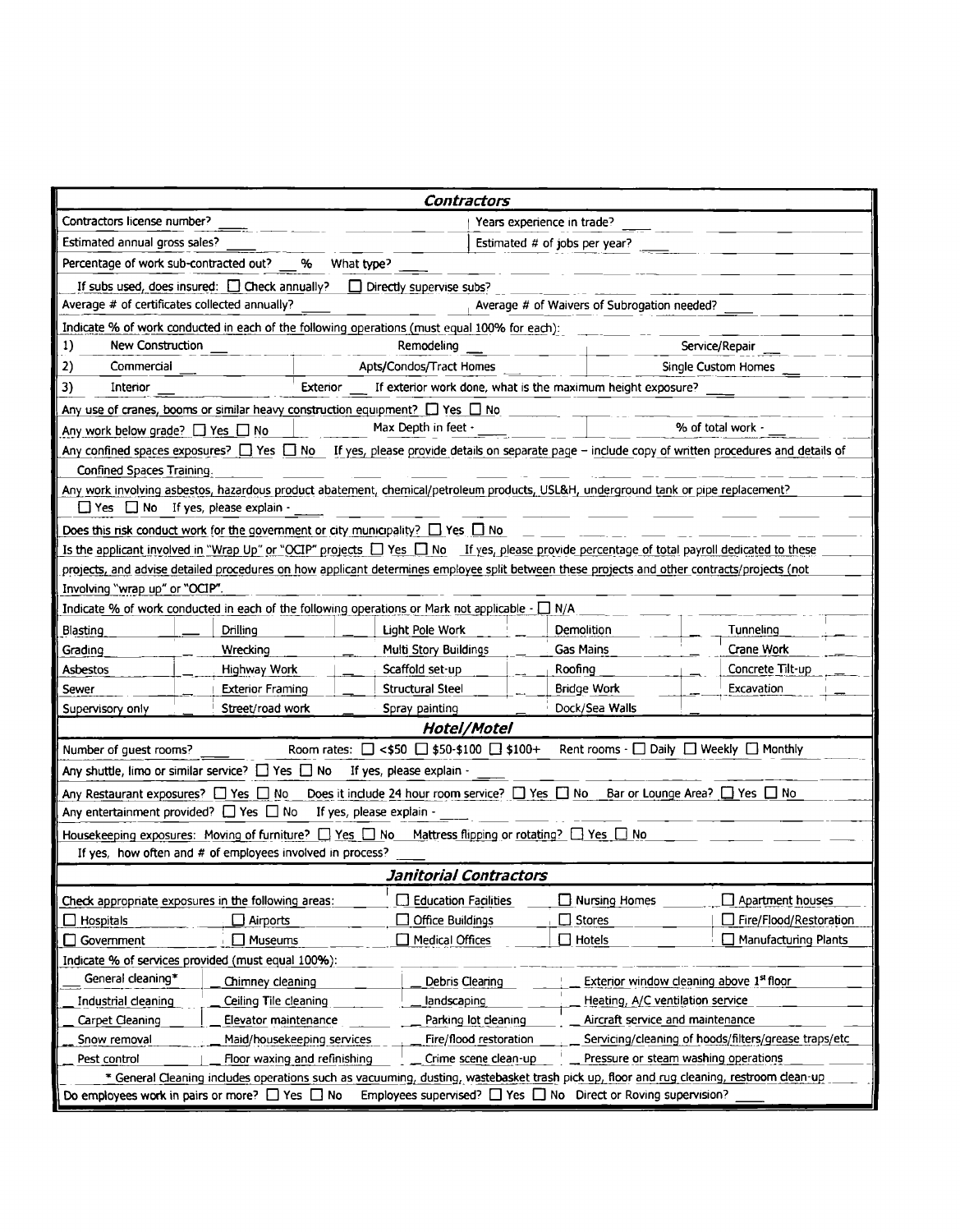|                                                                                                                | Landscaping                                                                                          |  |
|----------------------------------------------------------------------------------------------------------------|------------------------------------------------------------------------------------------------------|--|
| Any tree trimming performed that is off the ground?<br>$\Box$ Yes $\Box$ No                                    | Any boulder or tree removal performed?<br>$\Box$ Yes $\Box$ No                                       |  |
| Any use of tractors, loaders or similar equipment?<br>$\Box$ Yes $\Box$ No                                     | Any highway or median work conducted?<br>$\Box$ Yes $\Box$ No                                        |  |
| Any use of chippers, mulchers, cherry pickers, booms or other similar equipment? $\Box$ Yes $\Box$ No          |                                                                                                      |  |
| If yes, please explain -                                                                                       |                                                                                                      |  |
| Any use of pesticides or fertilizers? $\Box$ Yes $\Box$ No                                                     |                                                                                                      |  |
| If yes, is the application completed by $\lnot \Box$ Employee? $\Box$ Outside Vendor?                          |                                                                                                      |  |
| Any debris removal or land clearing activities? $\Box$ Yes $\Box$ No                                           |                                                                                                      |  |
| If yes, please explain -                                                                                       |                                                                                                      |  |
|                                                                                                                | <b>Manufacturing - Machine Shops</b>                                                                 |  |
| Any punch press or press brake machinery/equipment? $\Box$ Yes $\Box$ No                                       | Machine Guarded: $\Box$ Point of operation $\Box$ Drive Mechanism                                    |  |
| Age of machinery: $\Box$ <2 yrs $\Box$ 2-5 yrs $\Box$ 5-10 yrs $\Box$ 10+ yrs                                  | Accessible moving parts guarded on machinery/equipment? $\Box$ Yes $\Box$ No                         |  |
| Types of machines (must equal 100%) - Heavy<br>Mid<br>Light                                                    | Any Computer Network Controlled (CNC) machinery? <sup>1</sup> Yes 1 No                               |  |
| % of off-premise operations: _<br>If yes, where/what for?                                                      |                                                                                                      |  |
| Is building properly ventilated? $\Box$ Yes $\Box$ No                                                          | Is proper dust collection system in place? $\Box$ Yes $\Box$ No                                      |  |
|                                                                                                                | <b>Restaurants</b>                                                                                   |  |
| $\Box$ No<br>Entertainment provided?<br>$\Box$ Yes                                                             | $\Box$ No<br>Bar or separate lounge area?<br>$\Box$ Yes                                              |  |
| $\Box$ Yes<br>$\Box$ No<br>Fast Food?                                                                          | Any catering? □ Yes No.                                                                              |  |
| Hosts _ Waitpersons _ Bartenders<br>Number of:                                                                 | If yes, radius of operations:<br>miles % of exposure -                                               |  |
| <b>Busboys</b><br>Cooks<br>Valet                                                                               | Any delivery? $\Box$ Yes No.<br>Delivery hours -<br>to to                                            |  |
| Average price of entrée? $\Box$ <\$5 $\Box$ \$5-\$15 $\Box$ \$15+                                              | If yes, radius of operations:<br>miles % of exposure -                                               |  |
| Servicing, cleaning of hoods/filters/grease traps or related systems provided by: □ Outside vendor □ Employees |                                                                                                      |  |
|                                                                                                                | <b>Retail / Wholesale</b>                                                                            |  |
| Type of Merchandise?                                                                                           |                                                                                                      |  |
| %<br>%<br>Gross Receipts: Wholesale<br>Retail                                                                  | Warehousing? $\Box$ Yes $\Box$ No                                                                    |  |
| Any repacking or repackaging operations? $\square$ Yes $\square$ No                                            |                                                                                                      |  |
| If yes, please explain operations:                                                                             |                                                                                                      |  |
| Assembly exposure? □ Yes □ No                                                                                  |                                                                                                      |  |
| If yes, please explain exposure:                                                                               |                                                                                                      |  |
| Any distribution exposure? $\Box$ Yes $\Box$ No                                                                | If yes, by common carrier or does insured have a trucking exposure? Please explain on separate page. |  |